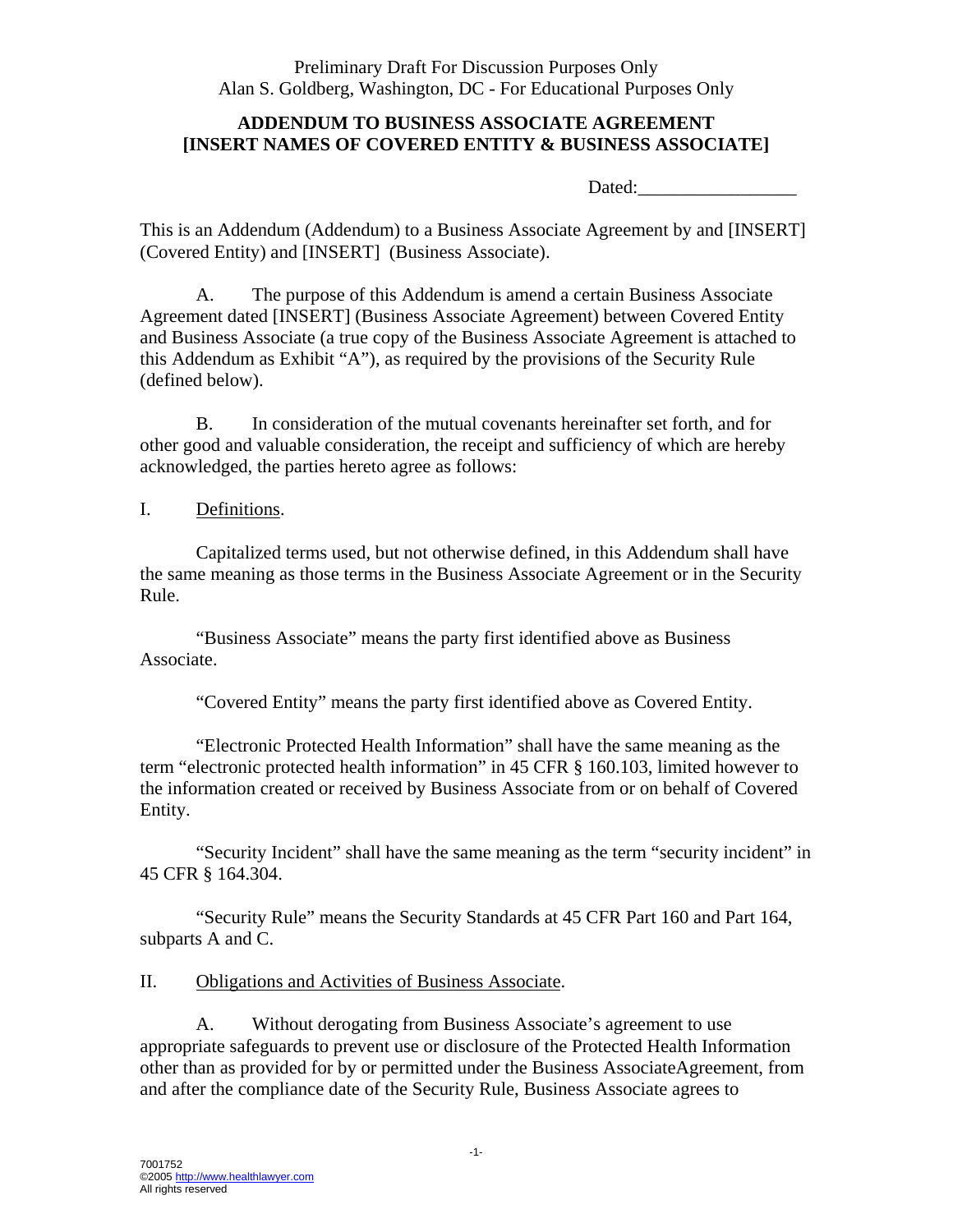# Preliminary Draft For Discussion Purposes Only Alan S. Goldberg, Washington, DC - For Educational Purposes Only

implement administrative, physical, and technical safeguards in accordance with the Security Rule that reasonably and appropriately protect the confidentiality, integrity, and availability of the Electronic Protected Health Information that Business Associate creates, receives, maintains, or transmits on behalf of Covered Entity.

B. From and after the compliance date of the Security Rule, Business Associate agrees to report any Security Incident to Covered Entity.

# III. Miscellaneous.

A. Regulatory References. A reference in the Business Associate Agreement, as amended by this Addendum, to a Section in the Security Rule means the Section as enforceable at the applicable time.

B. Amendment. The Parties agree to take such action as is necessary to amend the Business Associate Agreement, as amended by this Addendum, from time to time as is necessary for Covered Entity to comply with the requirements of the Security Rule. In amplification and not in limitation of this Section B and upon the request of Covered Entity, Business Associate agrees from time to time to execute such amendments to the Business Associate Agreement, if, as and when required by HIPAA, in order to permit Covered Entity to comply with HIPAA.

C. Interpretation. Any ambiguity in the Business Associate Agreement, as amended by this Addendum, shall be resolved to permit Covered Entity to comply with the Privacy Rule and the Security Rule.

D. Cooperation and Reasonableness. The parties hereto acknowledge and agree that the Business Associate Agreement, as amended by this Addendum, is intended to address a complex series of rights and relationships, and that in the course of activity pursuant to the Business Associate Agreement many matters may arise that require further clarification or memorialization in order to carry out the purposes and intentions of the parties hereto as set forth in the Business Associate Agreement, as amended by this Addendum; accordingly, the parties hereto agree to negotiate in good faith with respect to such matters and to execute and deliver any and all documents and instruments reasonably necessary to effectuate such good faith negotiation, in order to help Covered Entity comply with Covered Entity's obligations under the Privacy Rule and the Security Rule.

E. Headings and Section References. The headings of the sections and paragraphs of this Addendum to the Business Associate Agreement are included for convenience only and are not intended to be a part of, or to affect the meaning or interpretation of, this Addendum or the Business Associate Agreement.

F. Full Force and Effect. As amended by this Addendum, the Business Associate Agreement is and shall remain in full force and effect, in accordance with its terms.